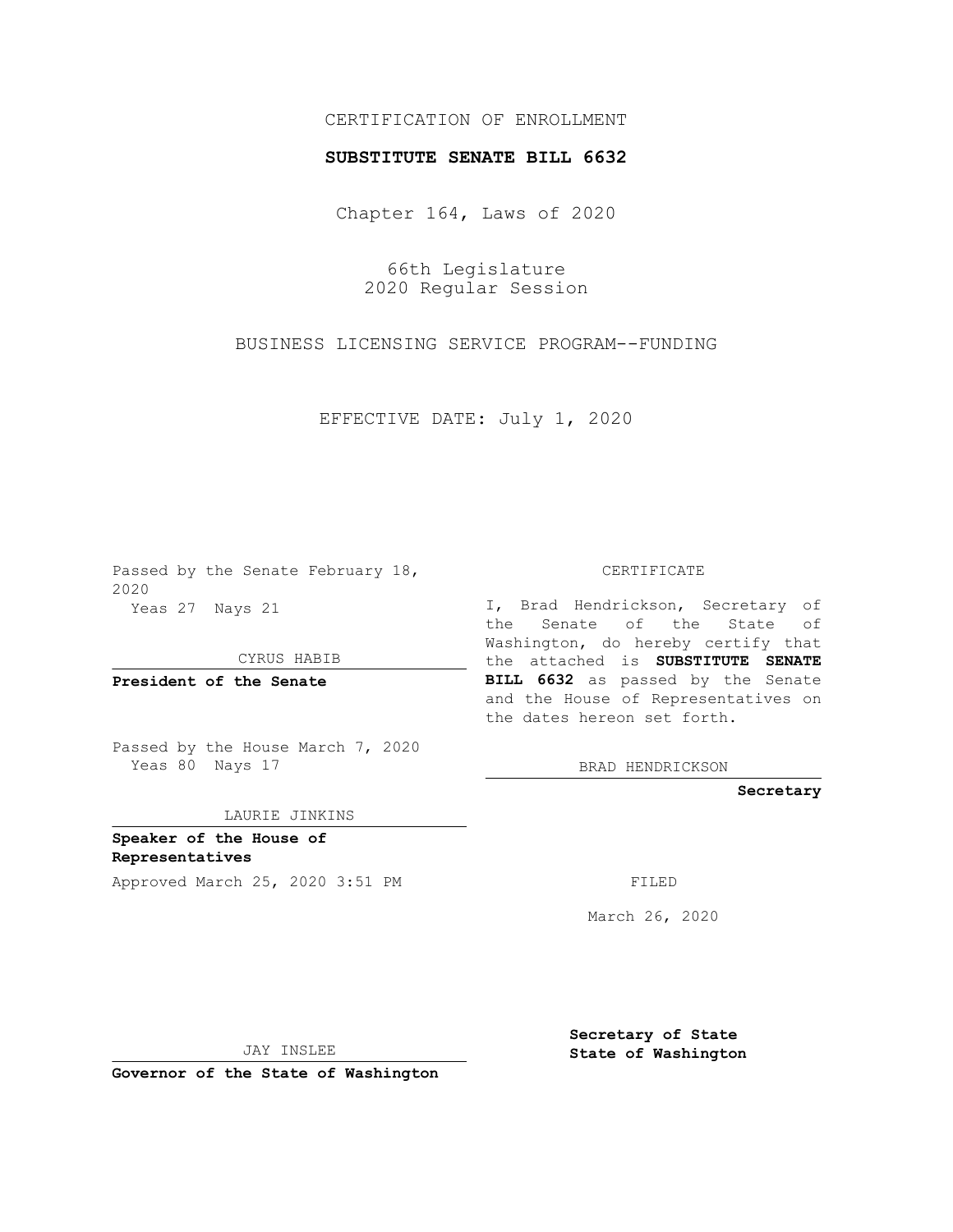## **SUBSTITUTE SENATE BILL 6632**

Passed Legislature - 2020 Regular Session

**State of Washington 66th Legislature 2020 Regular Session**

**By** Senate Ways & Means (originally sponsored by Senator Takko; by request of Department of Revenue)

READ FIRST TIME 02/11/20.

1 AN ACT Relating to providing additional funding for the business 2 licensing service program administered by the department of revenue; 3 amending RCW 19.02.075; and providing an effective date.

4 BE IT ENACTED BY THE LEGISLATURE OF THE STATE OF WASHINGTON:

5 **Sec. 1.** RCW 19.02.075 and 2013 c 144 s 20 are each amended to read as follows:6

7 ((The)) (1)(a) Except as provided in (b) of this subsection, the 8 department must collect a handling fee on each business license 9 application and each renewal application filing. The department must 10 set the amount of the handling fees by rule, as authorized by RCW 11 19.02.030. The handling fees may not exceed ((nineteen dollars for 12 each business license application, and eleven)) ninety dollars for 13 each business license application filed by any person to open or 14 reopen a business, ten dollars for each business license renewal 15 application filing, and nineteen dollars for each business license 16 application filed for any other purpose. Handling fees collected 17 under this section must be deposited in the business license account 18 created under RCW 19.02.210.

19 (b) No handling fee is collected on a business license 20 application filed by an existing business for the following purposes: 21 (i) To open an additional location; or